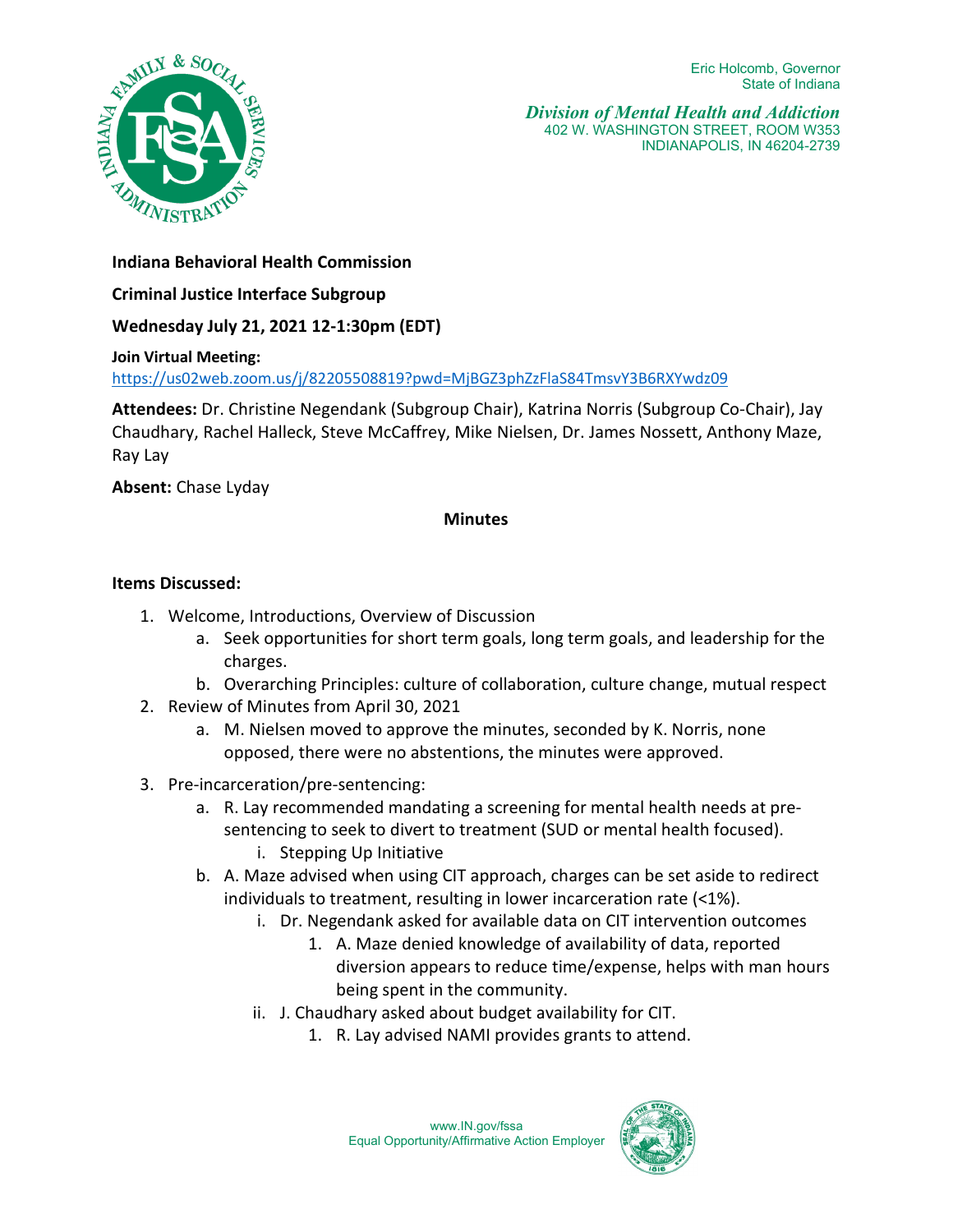- iii. J. Chaudhary asked about training components and if there is a picklist of options
	- 1. M. Nielsen advised work is localized, vendor availability driven
- iv. K. Norris invited DMHA Bureau Chief, Office of Consumer and Family Affairs, Amy Brinkley to provide information on CIT structure in Indiana
	- 1. A. Brinkley – [www.cit-indiana.org,](http://www.cit-indiana.org/) provides map with counties/providers for CIT training; currently DMHA is contracted with NAMI to provide training, seeking to move towards a formal Technical Assistance (TA) Center.
- v. J. Chaudhary explored a formal recommendation to adopt a standard model of mental health training for officers, potential to require CIT in all counties.
	- 1. R. Lay referenced a possible mandate already in place
		- a. Current mandate is mental health training; J. Chaudhary advocated possibility of adopting minimum standards for what that training entails.
	- 2. K. Norris advocated for collaboration with Community Mental Health Centers (CMHCs), & minimum standards of training.
		- a. S. McCaffrey requested information regarding the history of CIT and CMHC collaboration, referenced a legislative bill by Senator Crider, advocated Indiana has the structure, but needs funding.
- vi. J. Chaudhary advocated for a formal recommendation to fund a CIT training center with a line item in the next state budget.
	- 1. Dr. Negendank requested information on who to connect with to progress recommendation?
	- 2. M. Nielsen noted jail staff are not CIT certified, identified this as a gap, advocated jail staff also be CIT trained.
		- a. A. Maze agreed with jail staff being CIT trained, as well as dispatch staff; advocated different groups of staff could have abbreviated versions of training, but would benefit from the training.
			- i. R. Lay reported having worked with the developer of CIT, advocated polling the audience at beginning to coach/teach towards audience.
- 4. Competency Restoration Models
	- a. Dr. Negendank advised Indiana knows what works, just needs to make changes.
		- i. K. Norris agreed, emphasized moving towards approach that is more humane, has the benefit of being cost effective.
	- b. S. McCaffrey explored whether the group is seeking more change legislatively?
		- i. K. Norris advocated addressing forced medications
		- ii. J. Chaudhary advocated for judges discretion to dismiss charges when individuals cannot achieve competency.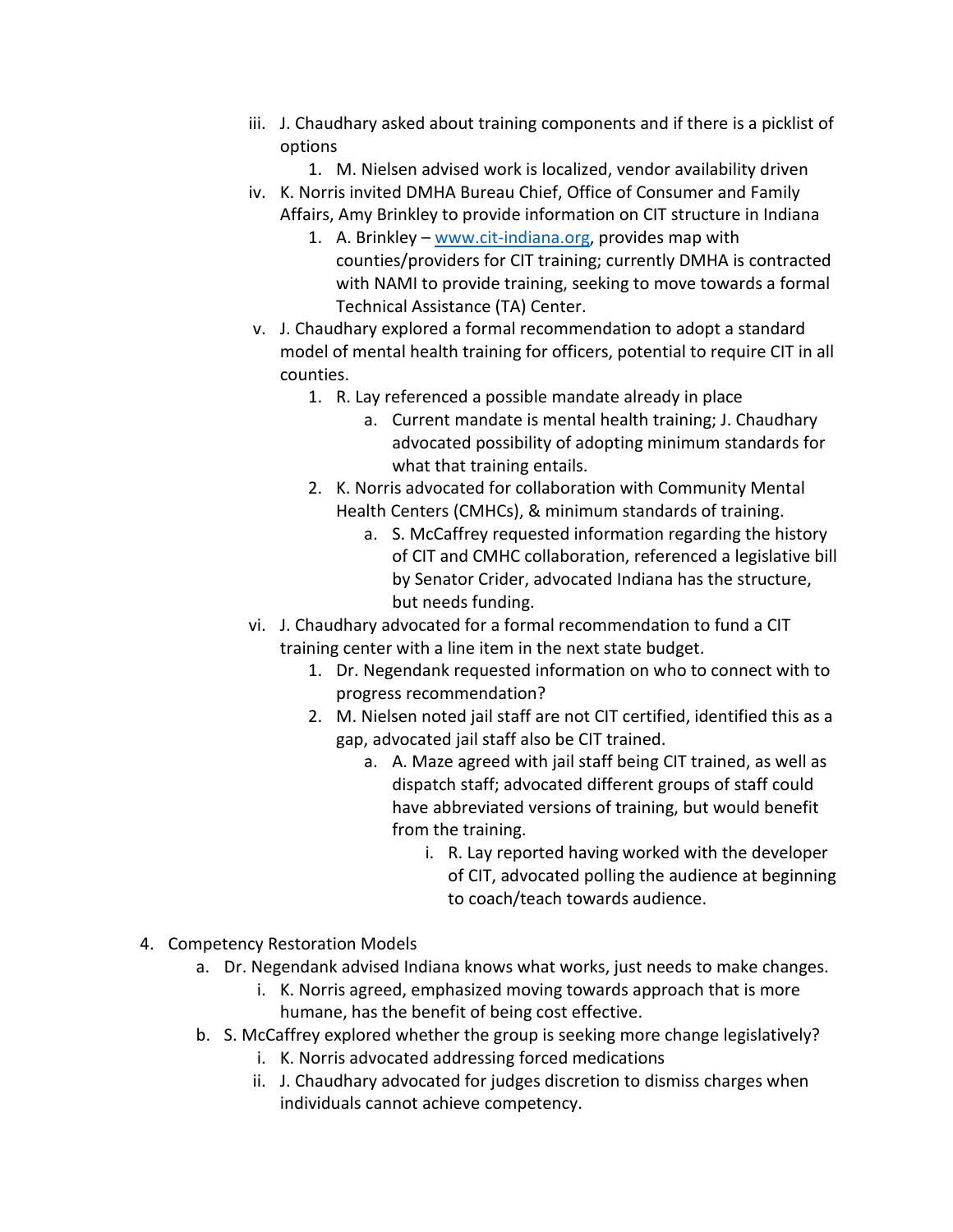- 1. Dr. Negendank agreed with the recommendations, explored various components of the system to include in collaboration to make a comprehensive model.
- 2. R. Lay agreed with recommendations, advocated for an incorporation of peer support.
	- a. S. McCaffrey advocated for clear commission recommendations that avoid subsection disagreement in legislation.
		- i. J. Chaudhary agreed, advocated for potential use of pilot outcomes from Vanderburgh county.
		- ii. S. McCaffrey recommended a summary of all relevant pilots.
			- 1. K. Norris agreed and noted a summary is possible.
	- b. K. Norris advocated peer support critical throughout, explore options for expungement.
		- i. M. Nielsen requested information on the status of funding peers
			- 1. S. McCaffrey noted DMHA's commitment to funding, reported Mental Health of American receives support from SAMHSA and DMHA grants.
			- 2. K. Norris invited A. Brinkley to share on peer support funding
				- a. A. Brinkley \$8.55/unit @ 15 min. unit (Medicaid rate); salary ~\$10-\$15/hr; with grants, recovery cafes ~\$15-\$25. Feedback is rate is too low, peers are trained, but work elsewhere.
				- b. S. McCaffrey noted this area has potential to be easily addressed.
				- c. K. Norris noted a plan to survey Commission Members for prioritizing goals, identifying who can help with action items.

- 5. Recidivism
	- a. M. Nielsen data is not kept; noted program related to MAT in facility, need 3 or more years of data, when kept outcomes show.
	- b. Dr. Negendank advocated for Medicaid expansion in the jails to support a reduction in recidivism.
		- i. S. McCaffrey advocated for a request for a 1115 Medicaid waiver.